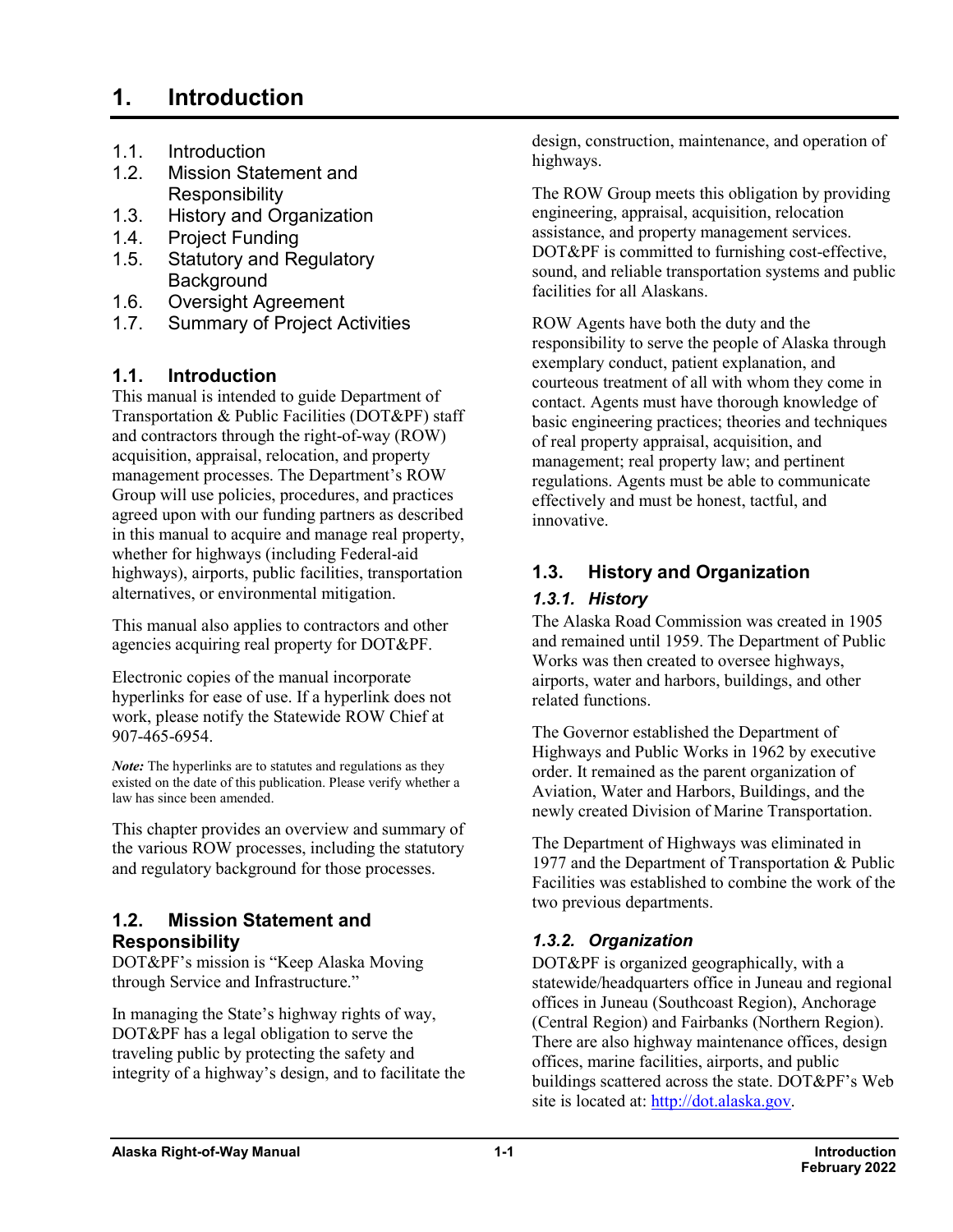ROW employees are located in the headquarters and regional offices.

Organization charts and position descriptions for ROW are available in the regional offices or from the Division of Statewide Design & Engineering Services at 3132 Channel Drive, Juneau, AK 99801. Position descriptions and qualifications for job series are also available on the Internet at Workplace Alaska at [http://workplace.alaska.gov.](http://workplace.alaska.gov/)

The following chart gives an overview of the functions of each ROW Group, however regions may organize duties differently. Responsibilities are further detailed in succeeding chapters of this manual.

| <b>Position Title or Unit Name</b>                                 | <b>Functions and Duties</b>                                                                                                                                                                                                                                                                                                                                                                          |
|--------------------------------------------------------------------|------------------------------------------------------------------------------------------------------------------------------------------------------------------------------------------------------------------------------------------------------------------------------------------------------------------------------------------------------------------------------------------------------|
| Regional ROW Chief<br>(Northern, Central, & Southcoast<br>Regions) | represents their assigned region's ROW Groups to promote and<br>$\bullet$<br>support statewide and regional ROW interests by coordinating with<br>other State interests, funding partners, regulatory agencies,<br>Department of Law, Legislature, various other agencies, and the<br>public;                                                                                                        |
|                                                                    | supports the Statewide ROW Chief in the promotion, maintenance,<br>and defense of ROW activities, authorities, and obligations through<br>various means including legislation, regulation, policies, and<br>procedures;                                                                                                                                                                              |
|                                                                    | supervises and delegates work and authorities to Regional ROW<br>Groups and approved contractors (excluding ROW Review<br>Appraiser);                                                                                                                                                                                                                                                                |
|                                                                    | coordinates early with project design staff by advising on acquisition<br>consideration and challenges;                                                                                                                                                                                                                                                                                              |
|                                                                    | reviews waiver valuations and Review Appraisers'<br>$\bullet$<br>Recommendations of Just Compensation and makes the<br>Determination of Just Compensation;<br>approves administrative settlements for payments above market                                                                                                                                                                          |
|                                                                    | value;<br>approves relocations benefits payments;                                                                                                                                                                                                                                                                                                                                                    |
|                                                                    | in cooperation with other approved staff or Appraisal Review                                                                                                                                                                                                                                                                                                                                         |
|                                                                    | contractors approves payments to contractors, property owners<br>(sellers/lessors), lessees/tenants, attorneys, contract negotiators,<br>contract appraisers, and others involved in ROW and property<br>management activities;                                                                                                                                                                      |
|                                                                    | certifies projects as ready for construction; and                                                                                                                                                                                                                                                                                                                                                    |
|                                                                    | oversees the online permitting program.<br>٠                                                                                                                                                                                                                                                                                                                                                         |
| <b>Statewide ROW Chief</b><br>(Headquarters)                       | represents Statewide Design & Engineering Services' ROW Group<br>٠<br>to promote and support statewide and regional ROW interests by<br>coordinating with other statewide interests and acting as a liaison for<br>the regions with funding partners, regulatory agencies, Department<br>of Law, Legislature, various other agencies, and the public when<br>appropriate;                            |
|                                                                    | promotes, facilitates, maintains, and defends ROW activities,<br>authorities, and obligations through the development, advice on, and<br>support of advancing Department-approved ROW-related<br>legislation, regulation, policies, and procedures, including<br>coordinating periodic updates of the Alaska Right-of-Way Manual<br>as required;<br>supervises and delegates work and authorities to |
|                                                                    | Statewide/Headquarters ROW Appraisal Review staff and Appraisal                                                                                                                                                                                                                                                                                                                                      |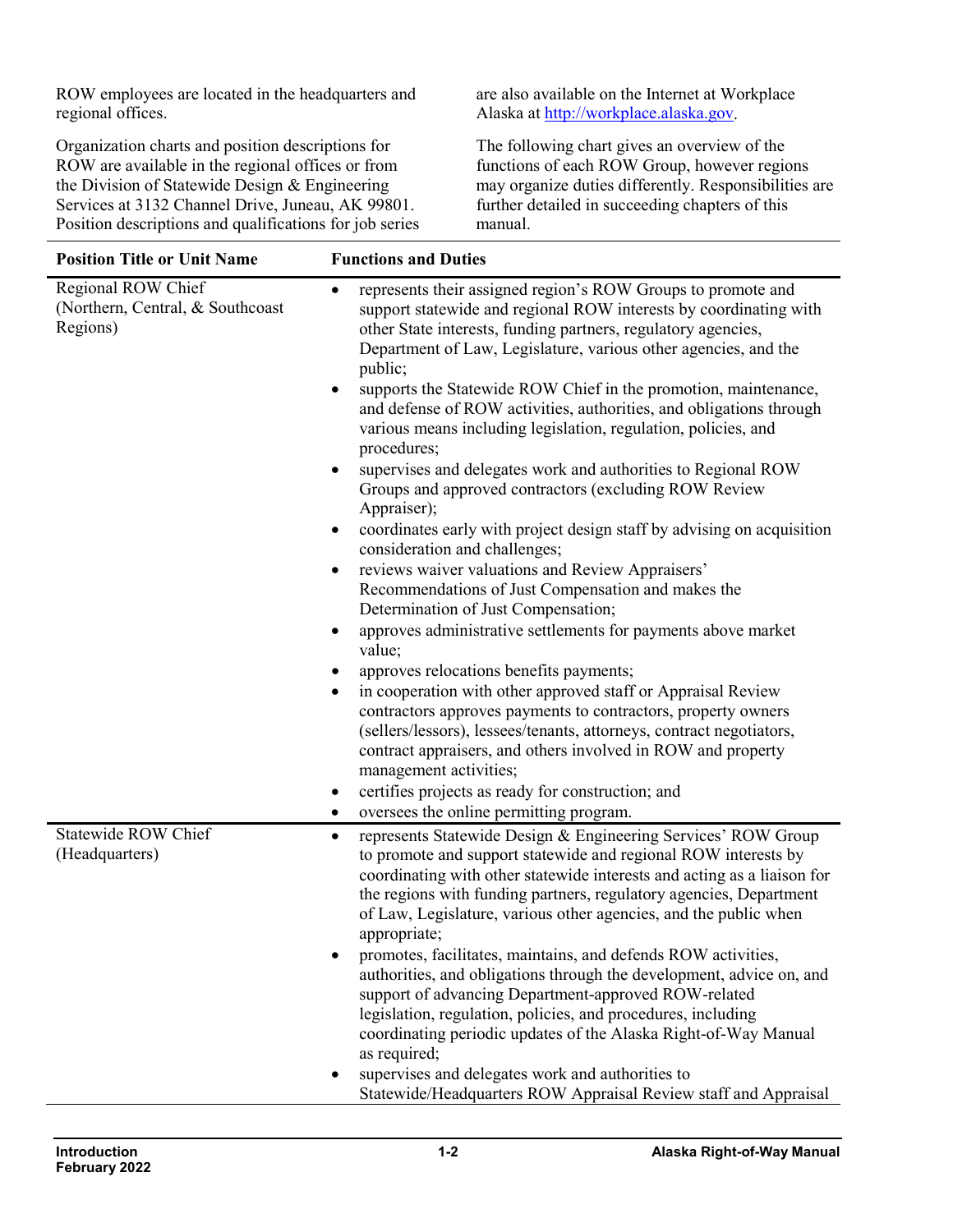| <b>Position Title or Unit Name</b>                                 | <b>Functions and Duties</b>                                                                                                                                                                                                                                                                                                                                                                                                                                                                                                                                                                                                                                                                                                                                                                                                                                                                 |
|--------------------------------------------------------------------|---------------------------------------------------------------------------------------------------------------------------------------------------------------------------------------------------------------------------------------------------------------------------------------------------------------------------------------------------------------------------------------------------------------------------------------------------------------------------------------------------------------------------------------------------------------------------------------------------------------------------------------------------------------------------------------------------------------------------------------------------------------------------------------------------------------------------------------------------------------------------------------------|
| ROW Pre-Audit Group (Regional)                                     | Review contractors where needed and approves payments to<br>contract Review Appraisers;<br>acts as Statewide ROW training coordinator;<br>functions as designated Statewide Relocation Officer to facilitate<br>٠<br>formal, second-level appeal hearings with assistance from the<br>Department of Law and the two regions not involved in the appeal;<br>and<br>serves as the State's voting member for AASHTO Committee on<br>Right of Way, Utilities, and Outdoor Advertising and coordinates<br>responses to various AASHTO and industry-related inquiries, except<br>when otherwise delegated.<br>performs all ROW administrative functions, including:                                                                                                                                                                                                                               |
|                                                                    | tracking all funding and expenses for ROW Group (staff training<br>and travel; payroll; normal office expenses; and specific project<br>budgets);<br>preparing parcel review reports;<br>coordinating with DOT&PF Finance Group to encumber funds;<br>$\bullet$<br>processing payments to contractors, landowners, fee attorneys, fee<br>$\bullet$<br>negotiators or appraisers, or others involved in the ROW portion of<br>a project;<br>coding all expenses to the proper ledger accounts according to State<br>$\bullet$<br>and Federal regulations; and<br>monitoring each project to ensure proper completion of conveyance<br>٠<br>documents, recording of ROW plans, and proper documentation of<br>eminent domain proceedings (where appropriate);<br>preparing project close-out files and memo; and<br>٠<br>submitting appropriate tax forms to landowners and IRS.<br>$\bullet$ |
| ROW Engineering Group (Regional)<br>ROW Appraisal Group (Regional) | prepares or orders title reports;<br>$\bullet$<br>prepares ROW plans;<br>٠<br>prepares Parcel Plats;<br>٠<br>prepares Subdivision Surveys;<br>prepares Records of Survey; and<br>obtains platting approval where necessary.<br>conducts parcels valuations either in house by waiver valuations or<br>$\bullet$<br>coordinates administration of professional appraisal contracts;                                                                                                                                                                                                                                                                                                                                                                                                                                                                                                          |
|                                                                    | coordinates with Statewide ROW Appraisal Review Group<br>٠<br>appraisal contractors, and Regional ROW staff to administer<br>appraisal contracts; and<br>assists the Department of Law on condemnation and other ROW-<br>٠<br>related matters including providing expert testimony representing<br>DOT&PF where warranted.                                                                                                                                                                                                                                                                                                                                                                                                                                                                                                                                                                  |
| Statewide ROW Appraisal Reviewer<br>(Headquarters)                 | either in house or by contract, exists behind the headquarters<br>$\bullet$<br>firewall to preserve the program's integrity by preventing influence<br>(including merely the appearance thereof) between<br>negotiators/acquisition agents and appraisers/review appraisers in<br>accordance with the State and Federal laws and regulations;<br>as the designated expert, provides unbiased quality control by<br>directly receiving and reviewing for compliance all appraisals                                                                                                                                                                                                                                                                                                                                                                                                           |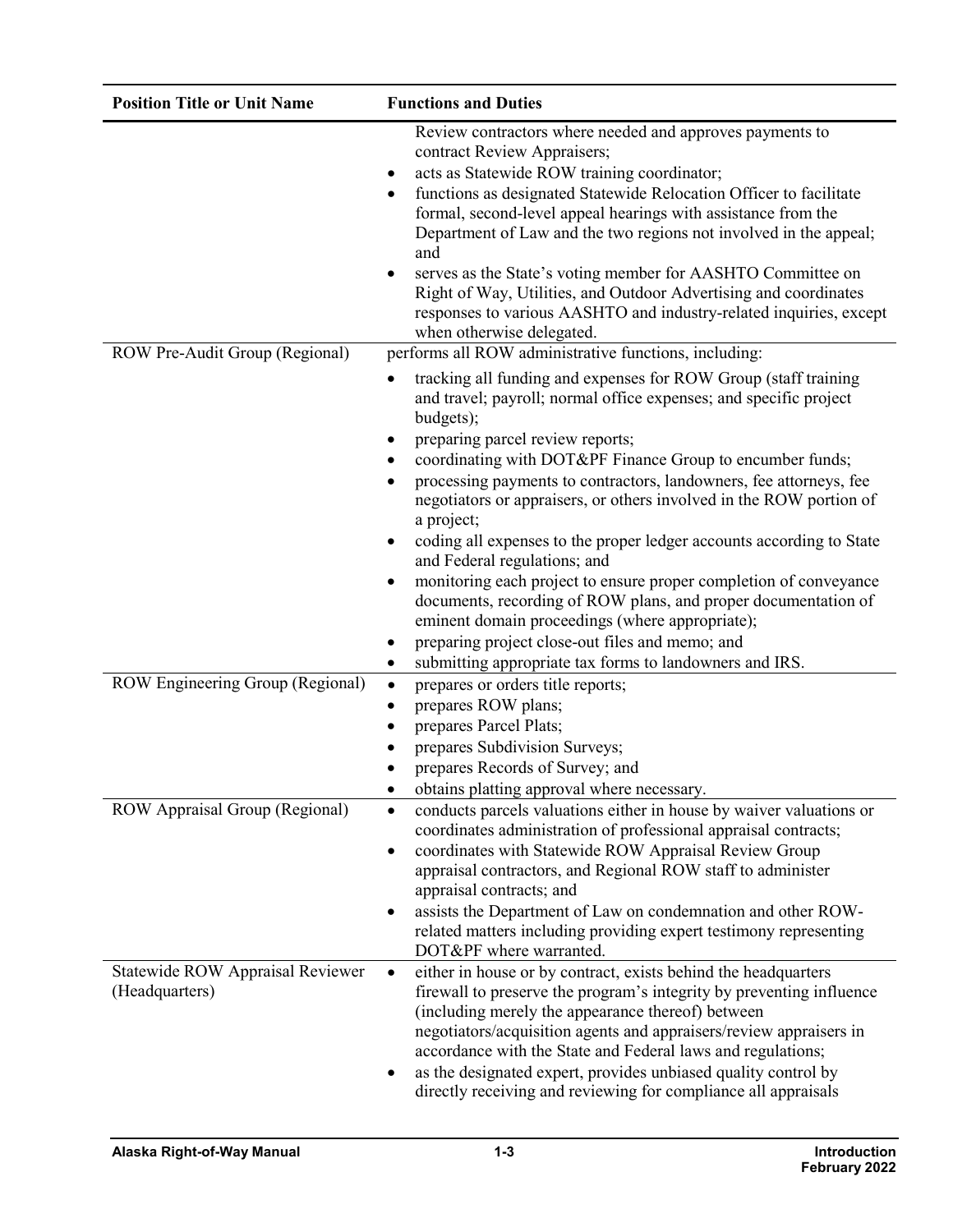| <b>Position Title or Unit Name</b> | <b>Functions and Duties</b>                                                                                                                                                                                                                                                                                                                                                                                                                                                                                                                                                                                                                                                                                                                                                                                                                                                                                                                                                                                                                                                                                                                     |
|------------------------------------|-------------------------------------------------------------------------------------------------------------------------------------------------------------------------------------------------------------------------------------------------------------------------------------------------------------------------------------------------------------------------------------------------------------------------------------------------------------------------------------------------------------------------------------------------------------------------------------------------------------------------------------------------------------------------------------------------------------------------------------------------------------------------------------------------------------------------------------------------------------------------------------------------------------------------------------------------------------------------------------------------------------------------------------------------------------------------------------------------------------------------------------------------|
|                                    | received by DOT&PF, including both those commissioned or<br>completed by DOT&PF and those provided to DOT&PF through<br>other means;<br>provides guidance on appropriate appraisal scope, specifications,<br>and standards;<br>coordinates with appraisers to ensure appraisals are completed in<br>compliance with accepted professional industry, State, and Federal<br>standards and the contract scope;<br>accepts or rejects all appraisal(s) received by DOT&PF, including<br>$\bullet$<br>both those commissioned by DOT&PF and those provided to<br>DOT&PF through other means, and approves only one appraisal per<br>parcel;<br>provides to the Regional Right-of-Way Chief the Recommendation<br>of Just Compensation for each parcel appraised;<br>at the direction of the Statewide ROW Chief administers contracts<br>for and approves payments to fee Review Appraisers;<br>coordinates with Regional Right-of-Way Chiefs to approve<br>payments to contractors Appraisers;<br>acts as subject-matter expert to provide policy and procedure<br>guidance on Appraisal-, Appraisal Review-, and valuation-related<br>matters; and |
|                                    | assists the Department of Law on condemnation and other ROW-<br>related matters including providing expert testimony representing                                                                                                                                                                                                                                                                                                                                                                                                                                                                                                                                                                                                                                                                                                                                                                                                                                                                                                                                                                                                               |
| ROW Acquisition Group (Regional)   | DOT&PF where warranted.<br>negotiates and acquires parcel(s);<br>٠<br>prepares conveyance and related documents;<br>prepares recommendation for condemnation when appropriate;<br>handles acquisitions involving archaeological or paleontological<br>significance according to Federal regulations; and<br>handles acquisitions from Federal and State agencies.                                                                                                                                                                                                                                                                                                                                                                                                                                                                                                                                                                                                                                                                                                                                                                               |
| ROW Relocation Group (Regional)    | conducts relocation activities including working with approved<br>relocation contractors and Environmental staff to:<br>prepare relocation studies for use in Environmental Documents;<br>determine eligibility of displaced entities;<br>assist property owners in relocation to another suitable property<br>(housing, business, or farm) in accordance with FHWA guidance,<br>industry-approved training, and applicable Federal and State laws<br>and regulations;<br>inventory and monitor non-residential moves;<br>inspect and approve replacement housing;<br>determine amounts for eligible relocation payments; and<br>review relocation payment forms.                                                                                                                                                                                                                                                                                                                                                                                                                                                                               |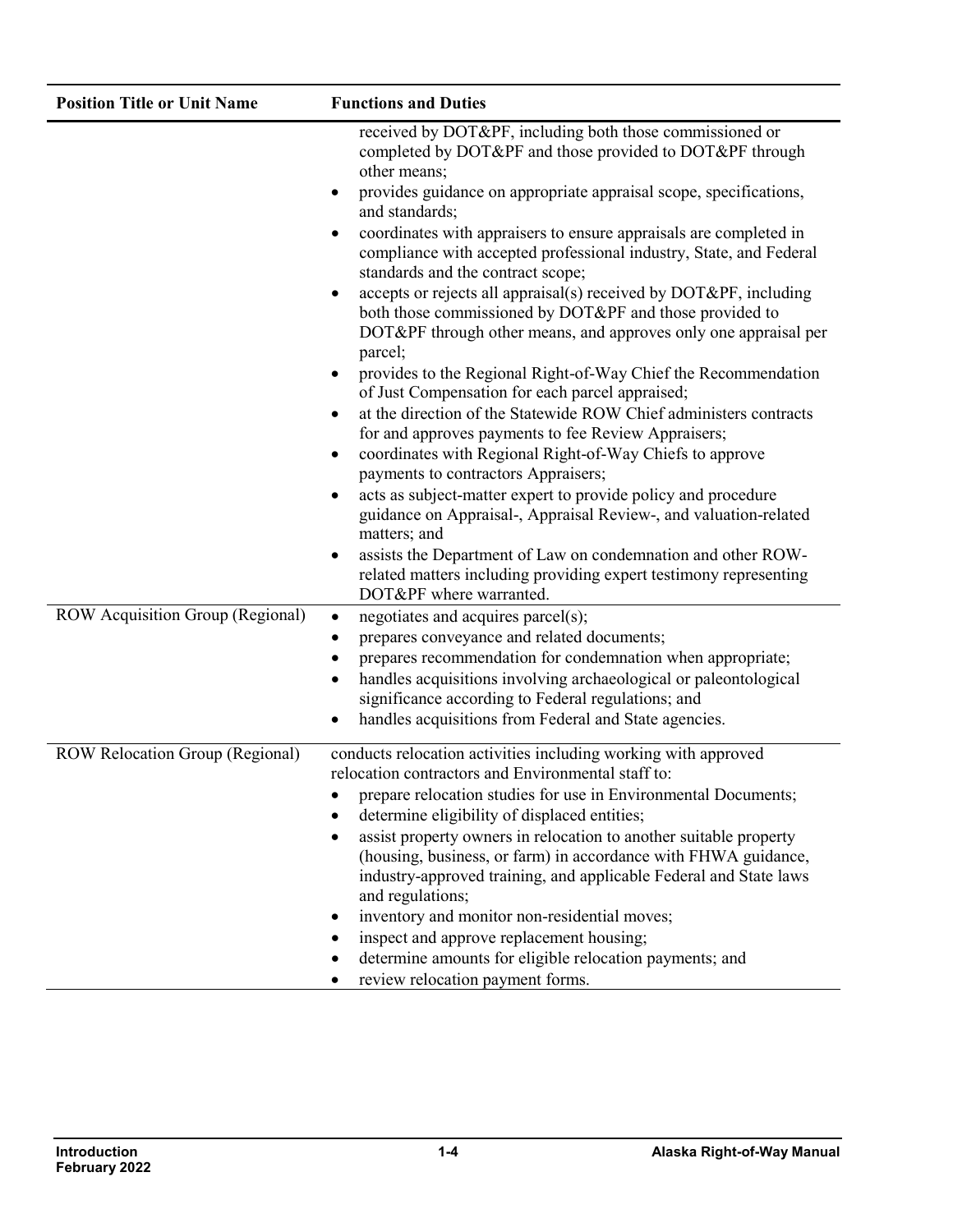| <b>Position Title or Unit Name</b>                 | <b>Functions and Duties</b>                                                                                                                                                                                                                                                                                                                                                                                                                                                                                                                                                                                                                                                                                                                                                                                                                                                                   |
|----------------------------------------------------|-----------------------------------------------------------------------------------------------------------------------------------------------------------------------------------------------------------------------------------------------------------------------------------------------------------------------------------------------------------------------------------------------------------------------------------------------------------------------------------------------------------------------------------------------------------------------------------------------------------------------------------------------------------------------------------------------------------------------------------------------------------------------------------------------------------------------------------------------------------------------------------------------|
| <b>ROW Property Management Group</b><br>(Regional) | manages State-owned regional ROW, materials sources, and properties<br>managed, acquired by, or transferred to the department including:<br>carrying out the provisions of the Highway Beautification Act of<br>1965 on areas in and adjacent to ROW;<br>making final inspections and taking possession of acquired<br>properties;<br>arranging for and managing rental of properties after acquisition,<br>where appropriate;<br>arranging for clearing of improvements from property before<br>construction;<br>preparing determinations of surplus or excess property and related<br>decisions and transferring or disposing of properties no longer<br>needed when appropriate;<br>ensuring compliance with various Federal and State property<br>management obligations including tracking, managing, and<br>reporting on various property databases, inventories, and other<br>records. |

## **1.4. Project Funding**

For the purposes of this manual, all real estate acquisitions, including those for public facilities, are referred to as ROW.

Funding for DOT&PF projects comes from the following sources:

- Alaska General Fund, through the Alaska Legislature;
- Federal Highway Trust Fund, through the Federal Highway Administration (FHWA);
- Airports and Airways Improvement Act of 1982 and the Airport and Airway Development Act of 1970, through the Federal Aviation Administration (FAA); and
- Federal Transit funding through the Federal Transit Administration (FTA).

#### **1.5. Statutory and Regulatory Background**

The U.S. Constitution and the Alaska Constitution require that just compensation be paid to the owners of private property acquired for public use. The Federal Uniform Relocation Assistance and Real Property Acquisition Policies Act of 1970, as amended applies to all real property acquisitions where Federal funds are involved in any phase of a project that involves these properties. The law has been amended several times, most significantly in

1987 as part of the Surface Transportation and Uniform Relocation Assistance Act (Public Law

100-17) and in 2012 as part of the Moving Ahead for Progress in the 21<sup>st</sup> Century Act (Public Law 112-141). Together, they are referred to as the "Uniform Act".

The acquisition and relocation procedures described in this manual are based upon the Uniform Act. DOT&PF's statutory authority to hold title and manage land is contained in [AS](http://www.akleg.gov/basis/statutes.asp#02) 02, [AS](http://www.akleg.gov/basis/statutes.asp#19) 19, AS [28.01,](http://www.akleg.gov/basis/statutes.asp#28.01) AS [28.05,](http://www.akleg.gov/basis/statutes.asp#28.05) [AS](http://www.akleg.gov/basis/statutes.asp#30) 30, AS [34.60,](http://www.akleg.gov/basis/statutes.asp#34.60) [AS](http://www.akleg.gov/basis/statutes.asp#35) 35, AS [41.21,](http://www.akleg.gov/basis/statutes.asp#41.21) and AS [36.30.](http://www.akleg.gov/basis/statutes.asp#36.30) DOT&PF's authority to acquire real property and to control outdoor advertising are contained in part under [AS](http://www.akleg.gov/basis/statutes.asp#19) 19. AS [34.60](http://www.akleg.gov/basis/statutes.asp#34.60) deals with relocation assistance and real property acquisition practices.

FHWA was the lead agency in writing regulations involving real property acquisition and relocation. The regulations are based upon the Uniform Act and are contained in 49 [CFR](http://www.ecfr.gov/cgi-bin/text-idx?SID=01b434028f8a88d19912fa6d668e7b13&mc=true&node=pt49.1.24&rgn=div5#sp49.1.24.a) 24. These regulations apply to all Federal agencies or to any project with any type of Federal funding. DOT&PF has adopted certain portions of 49 [CFR](http://www.ecfr.gov/cgi-bin/text-idx?SID=01b434028f8a88d19912fa6d668e7b13&mc=true&node=pt49.1.24&rgn=div5#sp49.1.24.a) 24 by reference in 17 [AAC](http://www.akleg.gov/basis/aac.asp#17.81) 81 (Relocation Assistance Services).

In addition to complying with State and Federal statutes and regulations dealing directly with acquisition and relocation requirements, as a condition to receiving funding from FHWA, DOT&PF must ensure compliance with the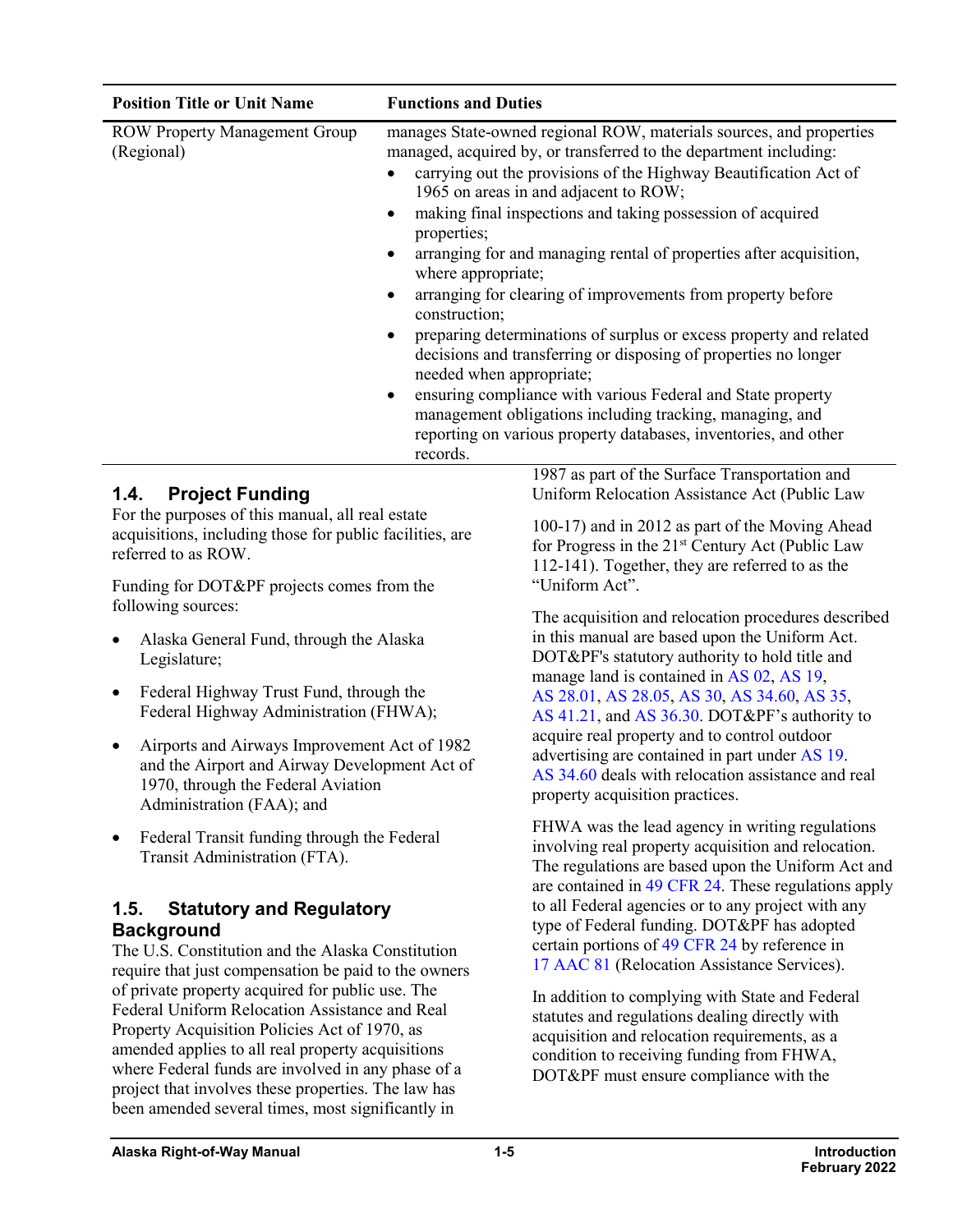provisions of the laws listed in 49 CFR [24.8,](http://www.ecfr.gov/cgi-bin/text-idx?SID=c06ac1c88e7a67323f2c3019301f3b3b&mc=true&node=pt49.1.24&rgn=div5#se49.1.24_18) including but not limited to:

- Civil Rights Act of 1964 (Pub. L. 88–352, 78 Stat. 241, enacted July 2, 1964);
- 23 [USC](http://uscode.house.gov/search/criteria.php) 324 (Prohibition of Discrimination on the Basis of Sex);

23 [CFR](http://www.ecfr.gov/cgi-bin/text-idx?SID=c06ac1c88e7a67323f2c3019301f3b3b&mc=true&node=pt23.1.200&rgn=div5) 200 (Title VI Program and Related Statutes—Implementation and Review Procedures);

- <span id="page-5-0"></span>• 49 [CFR](http://www.ecfr.gov/cgi-bin/text-idx?SID=c06ac1c88e7a67323f2c3019301f3b3b&mc=true&node=pt49.1.21&rgn=div5) 21 (Nondiscrimination in Federally-Assisted Programs of the U.S. Department of Transportation—Effectuation of Title VI of the Civil Rights Act of 1964);
- 49 [CFR](http://www.ecfr.gov/cgi-bin/text-idx?SID=c06ac1c88e7a67323f2c3019301f3b3b&mc=true&node=pt49.1.27&rgn=div5) 27 (Nondiscrimination on the Basis of Disability in Programs and Activities Receiving or Benefiting from Federal Financial Assistance); and
- Rehabilitation Act of 1973.

No person in the United States or alien who is lawfully present in the United States may, because of race, color, national origin, gender, age, income, or disability, be excluded from participation in, or be denied the benefits of, or otherwise be subjected to discrimination under any activity or program for which the State of Alaska receives Federal funding. The Alaska Department of Transportation & Public Facilities' compliant Nondiscrimination Policy Statement is available online at [http://dot.alaska.gov/tvi\\_statement.shtml.](http://dot.alaska.gov/tvi_statement.shtml)

Discrimination is also prohibited by the State in the selection and retention of contractors whose services are retained for (or incidental to) construction, property management, and ROW acquisition (including contracts for appraisal services, title reports, and title insurance and disposal of improvements).

# <span id="page-5-1"></span>**1.6. Oversight Agreement**

Section 106 of Title 23, United States Code (23 [U.S.C](http://uscode.house.gov/view.xhtml?req=(title:23%20section:106%20edition:prelim)%20OR%20(granuleid:USC-prelim-title23-section106)&f=treesort&edition=prelim&num=0&jumpTo=true) 106) requires FHWA and the State to enter into an agreement to document a new delegation of responsibilities.

This [Stewardship and Oversight Agreement](http://www.dot.state.ak.us/stwddes/dcspubs/assets/pdf/050115_fhwa_stwshp_ovrsite.pdf) sets forth the agreement between the FHWA Alaska Division and the Alaska DOT&PF with respect to Title 23 project approvals and related responsibilities, and Federal-aid Highway Program oversight activities.

Several instances are specified in 23 [CFR](https://www.ecfr.gov/cgi-bin/text-idx?gp=&SID=74f289766d47abeb0b24a35f5a624333&mc=true&tpl=/ecfrbrowse/Title23/23tab_02.tpl) where approval actions differ for interstate projects. See the current Stewardship and Oversight agreement for guidance on ROW project responsibilities.

FHWA's approval of this Alaska Right-of-Way Manual constitutes FHWA determination that Alaska DOT&PF policies satisfy the provisions of 23 [USC](http://uscode.house.gov/view.xhtml?req=(title:23%20section:106%20edition:prelim)%20OR%20(granuleid:USC-prelim-title23-section106)&f=treesort&edition=prelim&num=0&jumpTo=true) 106, 23 [USC](http://uscode.house.gov/view.xhtml?req=(title:23%20section:107%20edition:prelim)%20OR%20(granuleid:USC-prelim-title23-section107)&f=treesort&edition=prelim&num=0&jumpTo=true) 107, 23 [USC](http://uscode.house.gov/view.xhtml?req=(title:23%20section:108%20edition:prelim)%20OR%20(granuleid:USC-prelim-title23-section108)&f=treesort&edition=prelim&num=0&jumpTo=true) 108, and 23 [USC](http://uscode.house.gov/view.xhtml?req=(title:23%20section:111%20edition:prelim)%20OR%20(granuleid:USC-prelim-title23-section111)&f=treesort&edition=prelim&num=0&jumpTo=true) 111,and 23 CFR [1.23,](https://www.ecfr.gov/cgi-bin/text-idx?SID=74f289766d47abeb0b24a35f5a624333&mc=true&node=se23.1.1_123&rgn=div8) and the requirements of 23 [CFR](https://www.ecfr.gov/cgi-bin/text-idx?SID=e449d5c8226aac4bec1c4850d8760754&mc=true&node=pt23.1.710&rgn=div5#sp23.1.710.d) 710 and 49 [CFR](https://www.ecfr.gov/cgi-bin/text-idx?SID=74f289766d47abeb0b24a35f5a624333&mc=true&node=pt49.1.24&rgn=div5) 24, and approves these policies for use on Federal-aid highway projects in Alaska.

# <span id="page-5-2"></span>**1.7. Summary of Project Activities**

This section includes a brief summary of the various phases of a highway project. Projects are developed according to the applicable Federal phases. Individual projects may vary and some phases are rarely, if ever, used.

Project phases are generally categorized as follows:

- Phase  $0$  Placeholder: This is used to hold funds until they are ready to be allocated, sometimes when match comes from another entity;
- Phase 1 Unprogrammed Legislative Authority;
- Phase 2 Preliminary Engineering (Design): This generally includes pre- and post-Environmental Document work through Final Plans, Specifications, & Estimates (PS&E). Some ROW appraisal and acquisition activities may be conducted in this phase with preapproval of the Regional Preconstruction Engineer, see Sec. 2.2);
- Phase 3 ROW (some ROW appraisal and acquisition activities may be conducted in Ph. 2 with pre-approval of the Regional Preconstruction Engineer, see Sec. 2.2);
- Phase 4 Construction;
- Phase 7—Utility Relocation;
- Phase 8 Statewide Planning & Research; and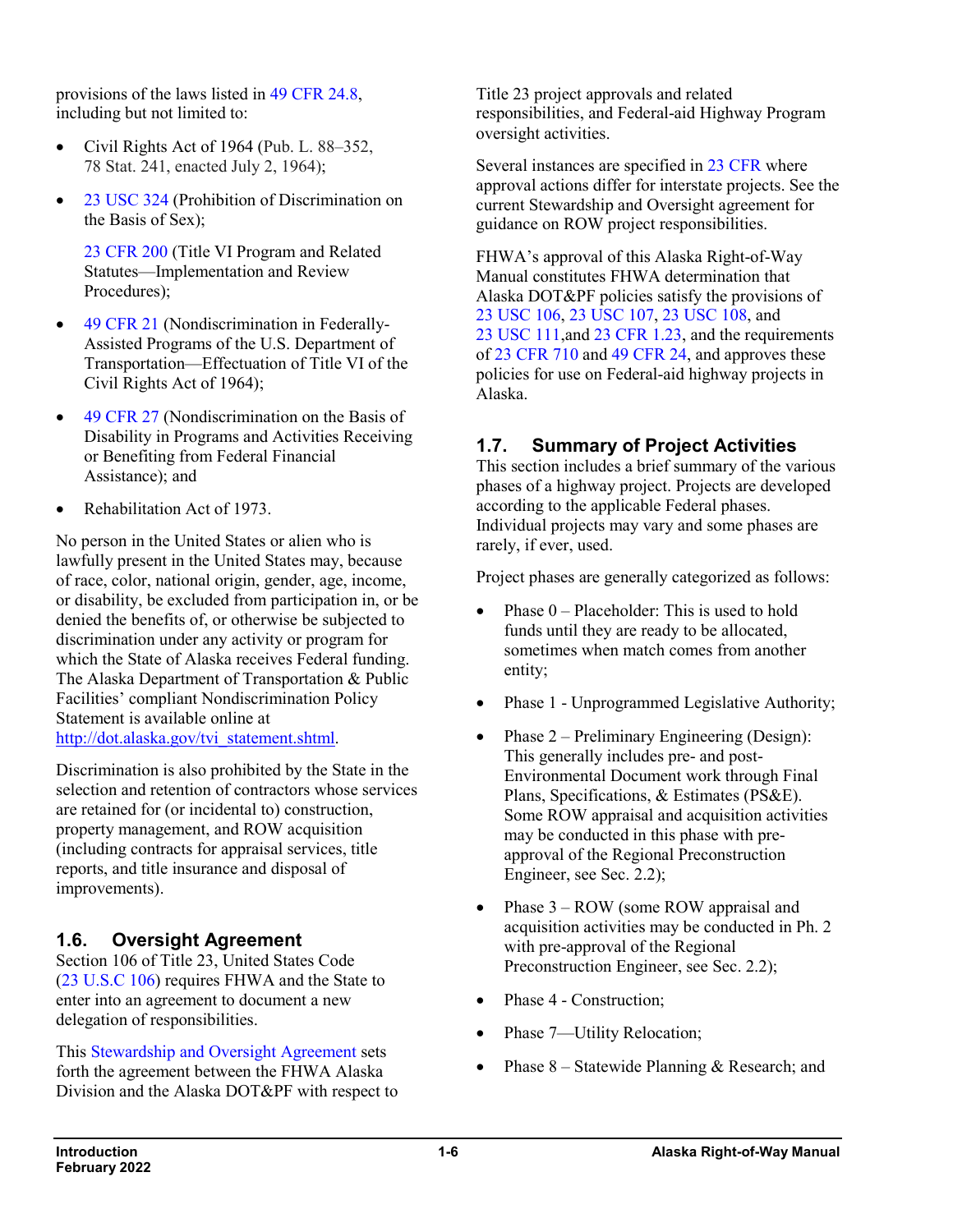Phase  $9 -$  Other: This category is sometimes used for items such as Planning and Environmental Linkage (PEL) studies.

A more detailed flow chart is available in Chapter 4 of the [Alaska Highway Preconstruction Manual.](http://www.dot.state.ak.us/stwddes/dcsprecon/assets/pdf/preconhwy/preconstruction_all.pdf) Most ROW activities are accomplished during Phases 2 and 3.

#### *1.7.1. Phase 2*

Project development for a Federal-aid highway project begins with FHWA's Authority to Proceed (ATP) for Preliminary Engineering through Environmental Document Approval or ATP for Reconnaissance Engineering. An approval details the decision on how, or whether, to proceed with project design. Primary activities include engineering and environmental studies to identify and analyze reasonable alternative solutions to the problem or deficiency, and work necessary to produce an approved Environmental Document. ROW work in support of environmental studies is normally performed under the Preliminary Engineering authorization.

ROW's first involvement in a project generally begins with review of the preliminary design plans to determine property, easement, and permit needs and costs or when the regional Environmental Group requests relocation studies for the proposed project. Using preliminary design plans provided by the Engineering Manager, ROW staff prepare estimates of the probable number of parcels for each alternative, their acquisition and relocation costs, and "incidentals" - the cost of performing ROW activities.

ROW and Environmental staff also assess the number and socio-economic effects of residential and business displacements it causes and report the results to the Engineering Manager.

If there is a public hearing on the Environmental Document where right-of-way acquisition is anticipated, ROW staff may attend and discuss the acquisition and relocation processes.

Under certain circumstances as set forth in Chapters 2 and 6 of this manual, DOT&PF may conduct certain ROW acquisition activities outside their usual phases. In most cases, FHWA issues the ATP through final PS&E after Environmental Document approval. The primary activity is engineering to identify and analyze principal design features and design elements that will satisfy the project's purpose and need and produce final construction plans and specifications.

Some project support activities include such things as surveys; materials/foundation investigation; traffic/accident analysis; ROW plans; valuations and market data research including relocation studies (see Chapters 2 and 6); environmental re-evaluation; utility agreement development; and (on projects with bridges or major structures) coordination with the Bridge and Statewide Materials Sections.

Once the project has received design approval, the ROW Engineering Group identifies land needs based on design plans and completes a title search for the project (using either staff or a title company) and then prepares the ROW plans based upon project design and title information.

# *1.7.2. Phase 3*

DOT&PF generally requests from FHWA ATP for Appraisal and Acquisition after final ROW plans have been completed, unless this authority was requested under Phase 2. (See Chapters 2 and 6).

ROW activities under Phase 3 generally include the appraising, acquiring, and managing of property and relocating affected parties.

After FHWA has given ATP with appraisal and acquisition, the parcels on the project are valued, either by waiver valuation or appraisal with review) to establish Just Compensation for each parcel.

After approval by the Regional ROW Chief, the ROW Agent contacts each property owner and attempts to acquire the parcels with the offer of Just Compensation. If negotiations fail or title complications exist, and if administrative settlement at a higher-than-market price is imprudent or unsuccessful, eminent domain (condemnation) proceedings are initiated through the Department of Law. These proceedings may significantly affect project schedules and budgets. The proposed acquisition must be for the greatest public good and the least private injury and the Preconstruction Engineer must approve the decision to proceed with condemnation.

Property owners may request construction items be added to the plans. The ROW Agent submits such requests for Engineering Manager approval using